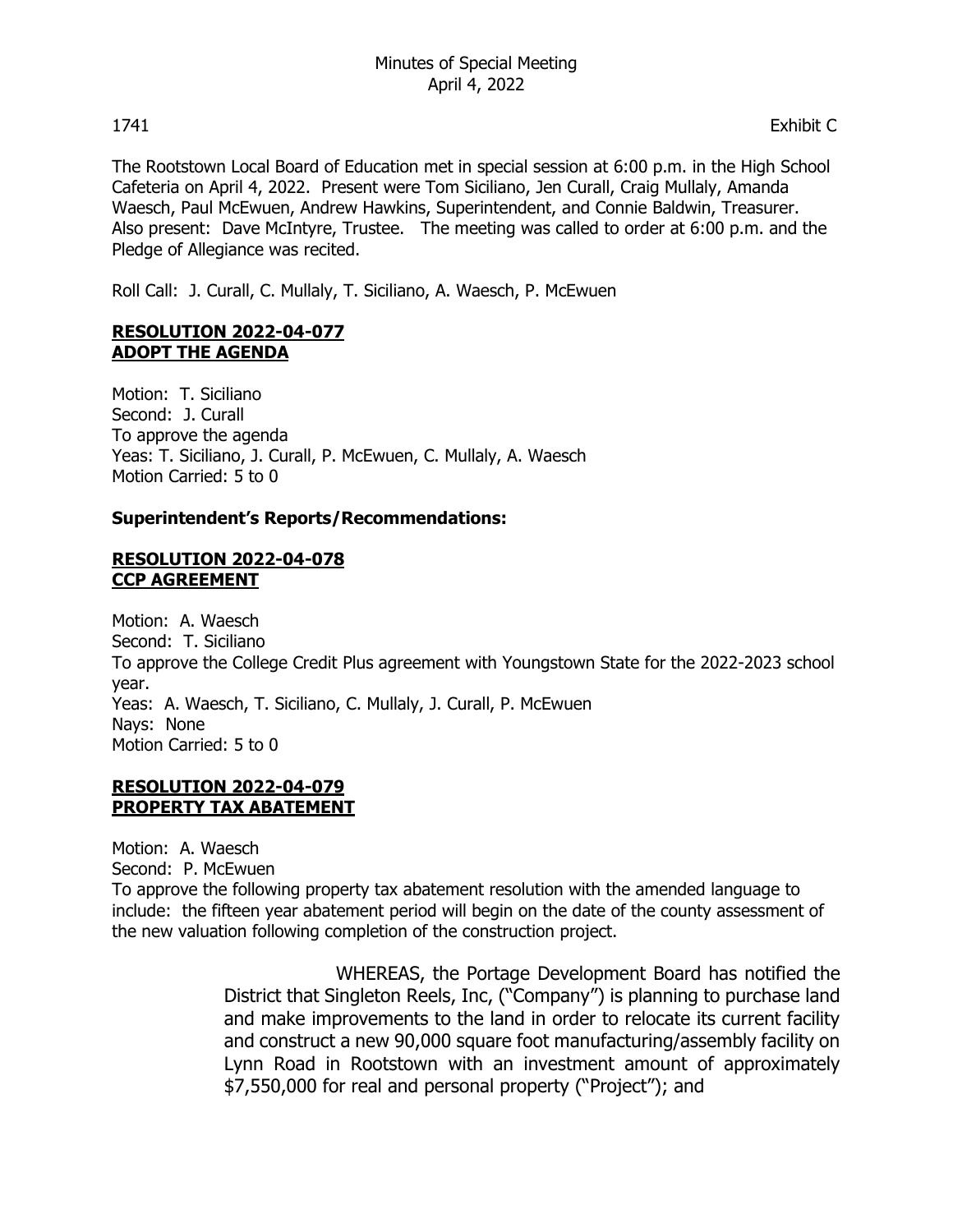1742 Exhibit C

WHEREAS, the Project is located within the boundaries of an existing Enterprise Zone that has been duly created and approved by the Rootstown Township Board of Trustees and the Board of Commissioners of Portage County pursuant to Ohio Revised Code Chapter 5709; and

WHEREAS, the Project is expected to be completed by Fall of 2023, and is expected to retain the Company's 19 existing full-time jobs and 1 part-time job and add 7 new full-time permanent jobs to its current staff of employees with an estimated new annual payroll of \$620,000 added to its existing payroll of \$1,515,000; and

WHEREAS, the Company is seeking a tax incentive to assist with financing the expansion in the way of an 80% abatement of the value of the new construction for fifteen (15) years; and

WHEREAS, the Board has been provided with notice concerning the proposed abatement of the Project prior to formal adoption of a resolution approving an abatement as required by Ohio Revised Code Section 5709.83; and

WHEREAS, the Board recognizes that the Portage County Development Board, the Rootstown Township Board of Trustees and Board of Commissioners of Portage County encourages economic development within the area designated as the Enterprise Zone and that the proposed Project will benefit the Township, the County and the school district community; and

WHEREAS, to the best of its ability the Board desires to cooperate with the Township's and County's efforts to promote and encourage economic development while balancing the best interests of the school district and the resulting tax revenues generated from the Project.

NOW, THEREFORE, BE IT RESOLVED, by the Board of Education of the Rootstown Local School District, Portage County, Ohio, that:

**Section 1.** Subject to the execution of an agreement with the Company to compensate the District for a portion of revenues lost due to tax exemption, the Board approves of an 80 percent (80%) real property tax exemption for fifteen (15) years under the Enterprise Zone Program with respect to all real property improvements constructed as part of the Project and as described in the Tax Exemption Application submitted to the Rootstown Township Board of Trustees and approves an Enterprise Zone Agreement between/among the Township and the Company providing for such real property tax exemption.